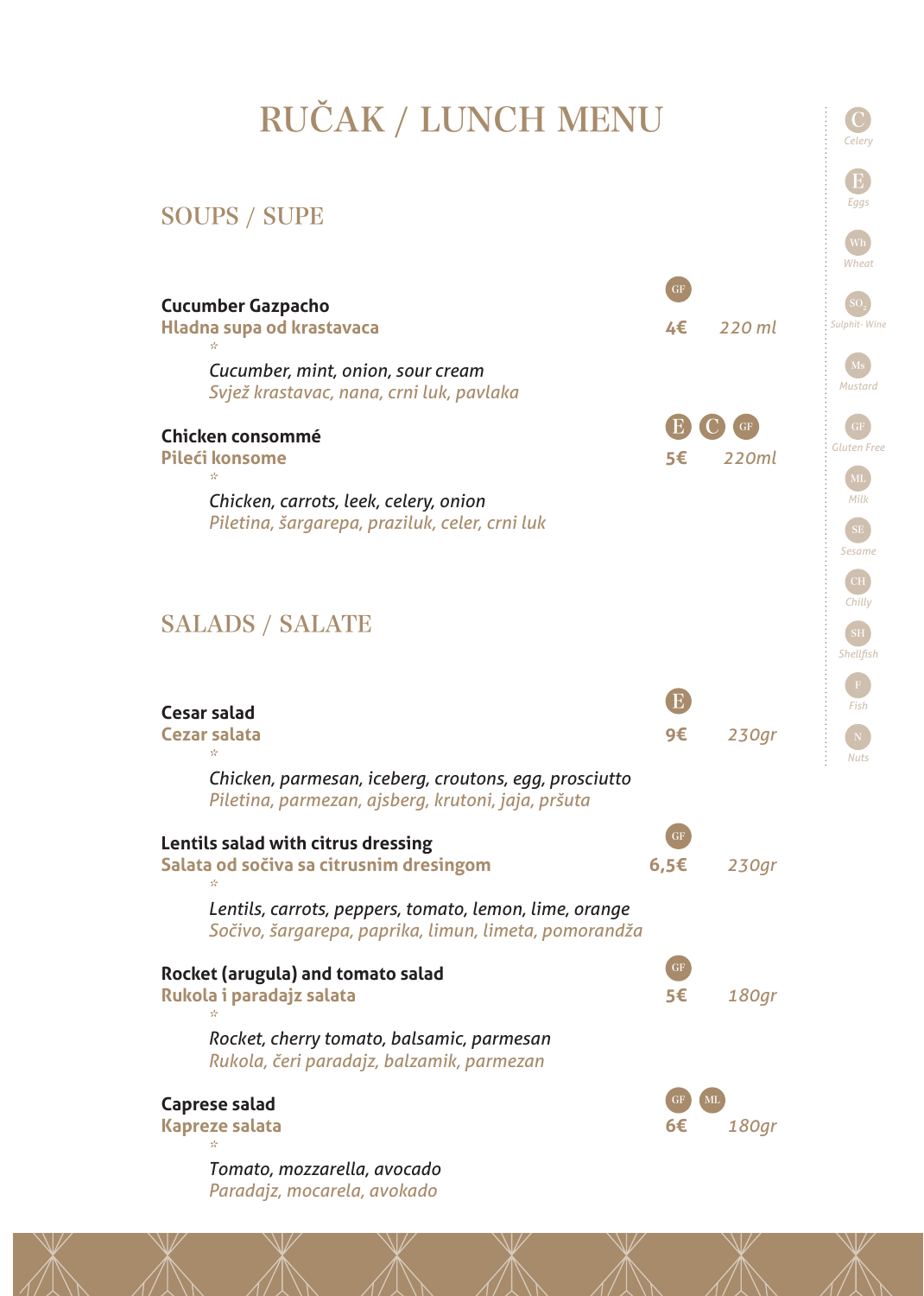

| Homemade ricotta ravioli                                                                                                                                                         | Wh  |           |
|----------------------------------------------------------------------------------------------------------------------------------------------------------------------------------|-----|-----------|
| Domaći ravioli sa rikotom<br>$\frac{1}{2\sqrt{2}}$                                                                                                                               | 14€ | 250gr     |
| Eggs, cheese, pickles, red onion, parsley walnut,<br>tomato, velouté sauce, tomato jam / Jaja, sir, kiseli krastavci,<br>crveni luk, peršun, orah, džem od paradajza, velute sos |     |           |
|                                                                                                                                                                                  |     |           |
| Tomato napoletana penne<br>Pene u paradajz sosu                                                                                                                                  | 7€  | 300gr     |
| <b>Strozzapreti</b><br>sh.                                                                                                                                                       | 9€  | 300gr     |
| Spinach, coconut, lime, chilli pepper<br>Spanać, kokos, limeta, čili paprika                                                                                                     |     | <b>CH</b> |